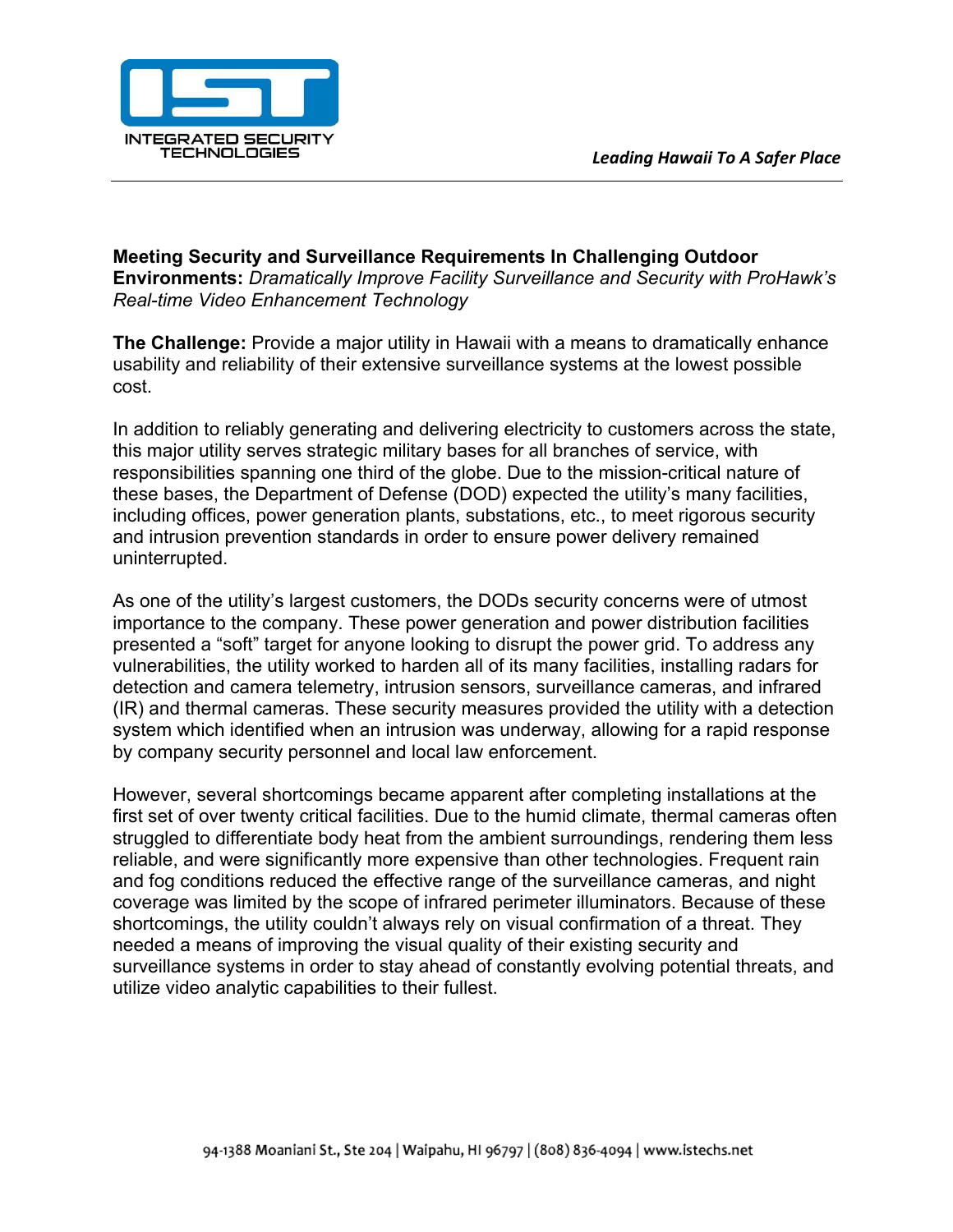## **The Solution: Real-Time Video Enhancement**

The utility turned to their physical security systems design team and security integrator to develop a solution which would address the deficiencies in a scalable and economically efficient manner.

The team explored ProHawk's innovative video enhancement solution as a means to significantly improve the image quality of their security and surveillance camera systems. Prohawk technology was determined to be the most economical and practical means to meet their specific needs, thereby enabling the utility to maintain its status as one of the leading technology innovators in the industry.

The ProHawk Vision Suite's software platform is capable of seamlessly integrating with the utility's 800 security cameras and video management system - all generating H.264 TCP/IP video streams. Video streams are collected at the utility's various hubs, where ProHawk technology is embedded. Images are then enhanced prior to video analytics processing, after which the feeds are sent back to the monitoring center by a variety of methods, including microwave, cellular network, and Internet Protocol (I/P) transmission. ProHawk's edge processing supports video analytic tools which, based on the enhanced imagery, determine if an intrusion is occurring and if an alarm should be issued.

The ProHawk Vision Suite, running on commercial-off-the-shelf (COTS) hardware, features a best-in-class per-frame processing rate of 2-10 milliseconds (0.002- 0.010 seconds), which enables the solution to deliver real-time output. Because of this unmatched processing speed, the ProHawk system avoids video lag from excessive latency, which is crucial for accurate and timely analytics and monitoring. As a software solution, running on COTS hardware, ProHawk is highly scalable, enabling the utility to expand to meet its growing needs.

ProHawk's patented technology offers features, such as:

- Histogram color space brightness contrast optimization which adjusts every pixel to expose fine details.
- Sensitization and noise reduction which eliminates unwanted objects obscuring visibility.
- Contextual color enhancement identifies color in over- and under-exposed areas to deliver improved color representations natural to the human eye.
- Parallel processing handles extreme bright or dark low contrast, as well as enhancement in fog conditions.